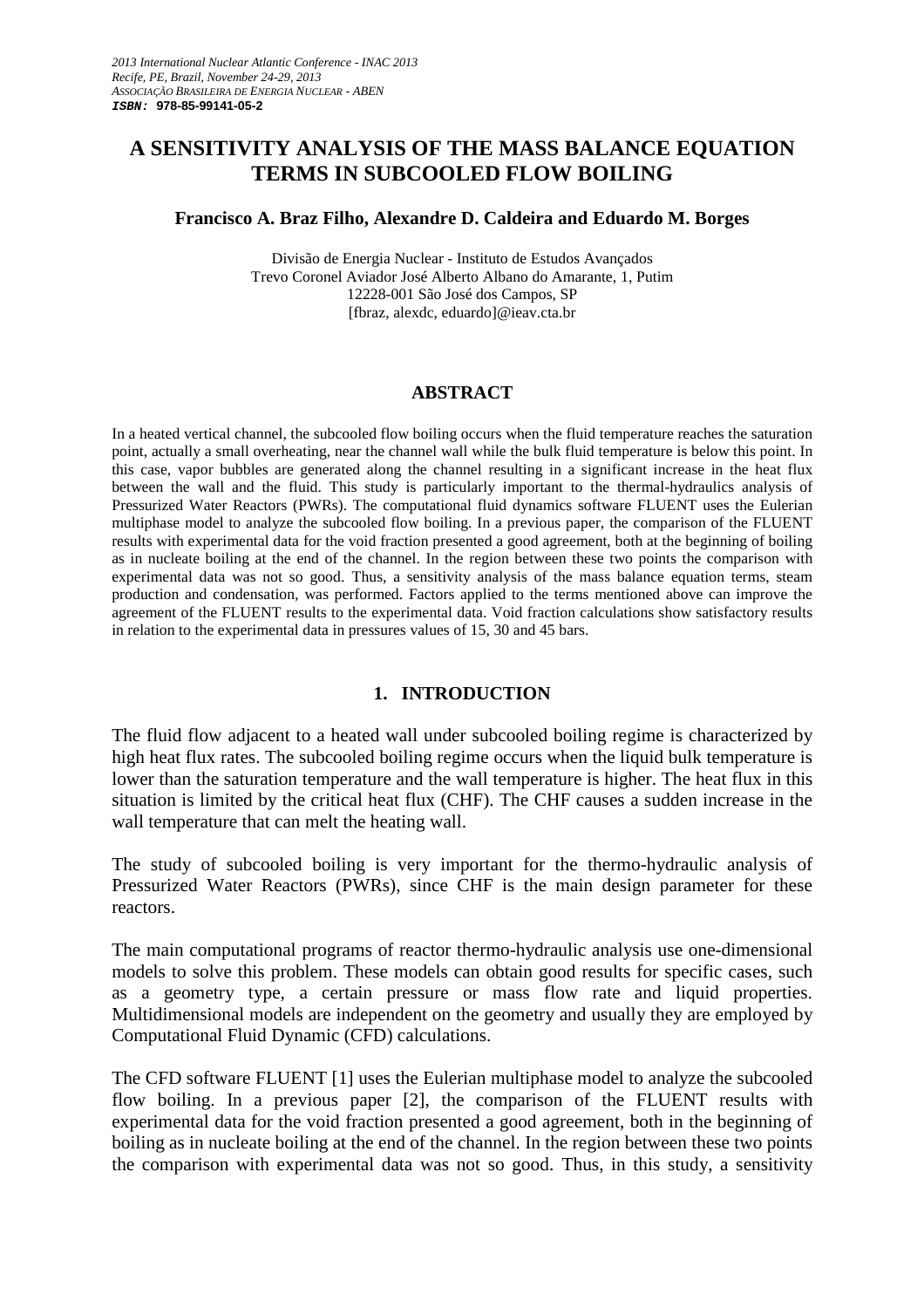analysis of the mass balance equation terms, vapor production and condensation, was performed.

### **2. MODEL DESCRIPTION**

Subcooled boiling is observed at heated surfaces, when the heat flux applied to the wall is too high to be transferred to the core flow of liquid by the single-phase convective–conductive mechanisms. The term "subcooled" means that the saturation temperature is exceeded only in a local vicinity of the wall, whereas the bulk temperature is still below saturation. The point where the local wall temperature reaches the saturation temperature is considered as the onset of subcooled boiling. Steam bubbles are generated at the heated surface at nucleation sites. Further downstream the attached bubbles grow and then leave the wall at certain critical size. This critical size may depend on the surface tension and on the flow regime of the surrounding fluid. Heat transfer from the wall is then described as being carried by turbulent convection of liquid, by transient conduction due to the departing bubbles, and by evaporation. Distribution of the entire wall heat flux between these mechanisms (wall heat partitioning) can be calculated by modeling each mechanism in terms of the nucleation site density, the size of departing bubbles, their detachment frequency, and waiting time until the next bubble appears on the same site (mechanistic modeling approach). When steam bubbles move through the subcooled liquid, they condense, releasing the latent heat.

The model utilized in this work was developed initially by Kurul and Podowski [3] and has been applied in CFD codes. This model has been implemented in FLUENT via user-defined functions (UDFs) in conjunction with the Eulerian multiphase model.

The conservation equations are written for each phase, liquid and vapor, in the Eulerian multiphase model. The following is a summary of the main model equations for a certain phase *q*.

The description of multiphase flow as interpenetrating continua incorporates the concept of phase volume fractions, denoted here by  $\alpha_q$ . Volume fractions represent the space occupied by each phase, and the laws of conservation of mass, momentum and energy are satisfied by each phase individually. The derivation of the conservation equations can be done by ensemble averaging the local instantaneous balance for each of the phases or by using the mixture theory approach.

The volume of *q* phase,  $V_q$ , is defined by

$$
V_q = \int\limits_V \alpha_q dV \tag{1}
$$

where

$$
\sum_{q=1}^{n} \alpha_q = 1 \tag{2}
$$

and *n* represents the number of phases.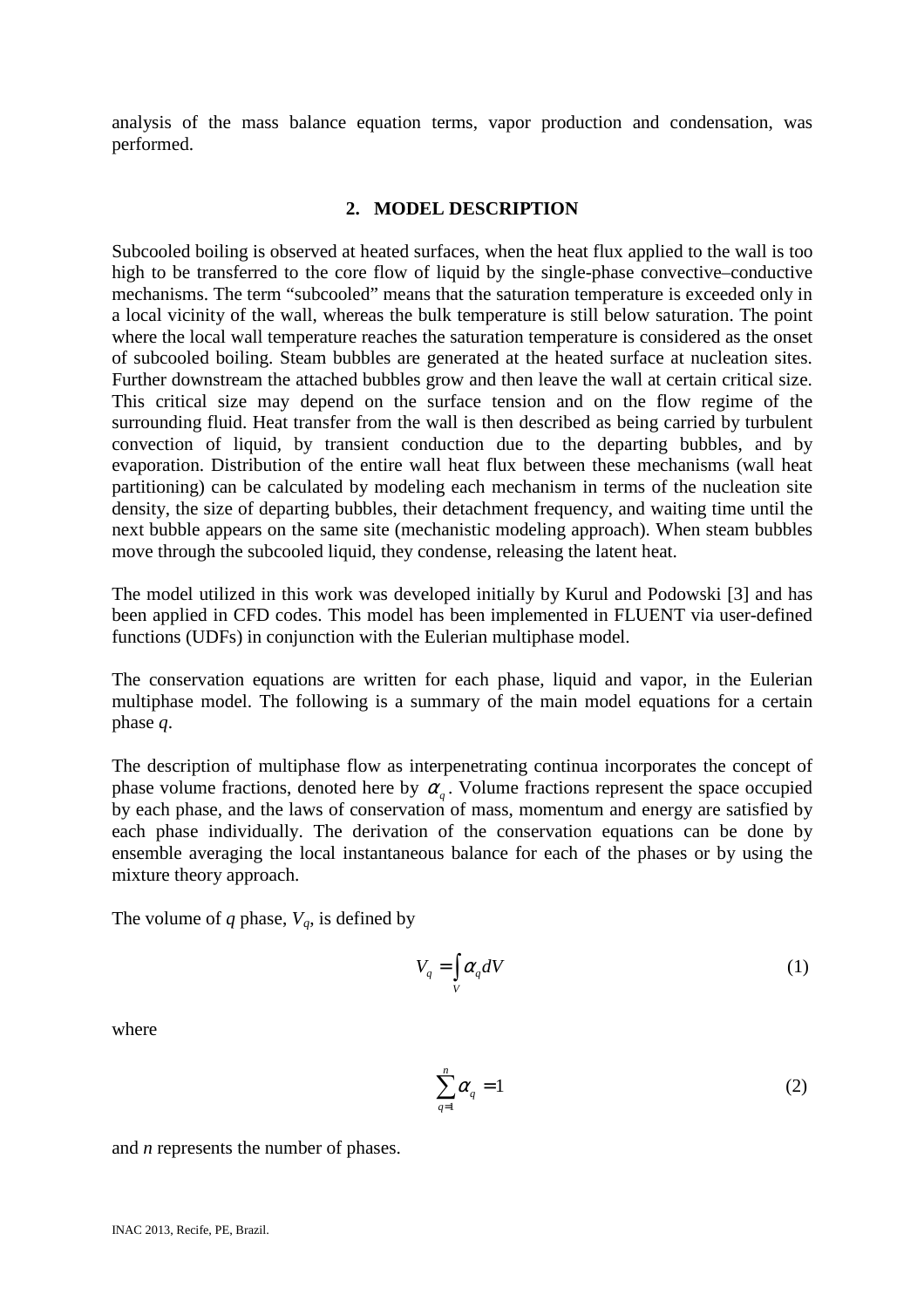The effective density of *q* phase is

$$
\hat{\rho}_q = \alpha_q \rho_q \tag{3}
$$

where  $\rho_q$  is the physical density of *q* phase.

The mass conservation equation for *q* phase is given by

$$
\frac{\partial}{\partial t}(\alpha_q \rho_q) + \nabla \cdot (\alpha_q \rho_q \vec{v}_q) = \sum_{p=1}^n \dot{m}_{pq} \tag{4}
$$

where  $\vec{v}_q$  $\vec{v}_q$  is the velocity vector and  $\dot{m}_{pq}$  is the volumetric mass exchange rate between phases *p* and *q*.

The vapor formation rate per unit of volume can be written as

$$
\sum_{p=1}^{n} \dot{m}_{pq} = \dot{m}_{lv} = \frac{(T_l - T_{sat})H_{R-M}A_i}{L + C p_l (T_{sat} - T_l)} + \frac{Q_e A_t}{L + C p_l (T_{sat} - T_l)}
$$
(5)

where  $A_i$  is the interfacial area density,  $A_t$  is the interfacial area density of wall,  $\dot{m}_{l\nu}$  is the vapor formation rate per unit of volume,  $T_l$  is the liquid temperature,  $T_{sat}$  is the saturation temperature,  $V_c$  is the cell volume, *L* is the latent heat per unit of mass,  $Q_e$  is the evaporative heat flux,  $C_{p_l}$  is the liquid specific heat and  $H_{R-M}$  is the interfacial heat transfer coefficient (Ranz-Marshall).

The momentum conservation equation for *q* phase is given by

$$
\frac{\partial}{\partial t}(\alpha_q \rho_q \vec{v}_q) + \nabla \cdot (\alpha_q \rho_q \vec{v}_q \vec{v}_q) = -\alpha_q \nabla P + \nabla \cdot \overline{\tau}_q + \alpha_q \rho_q \vec{g} +
$$
\n
$$
+ \sum_{p=1}^n (\vec{R}_{pq} + \dot{m}_{pq} \vec{v}_{pq}) + (\vec{F}_q + \vec{F}_{\text{lift},q} + \vec{F}_{\text{vm},q}) \tag{6}
$$

where *F<sup>q</sup>*  $\vec{F}_q$  is an external body force,  $\vec{F}_{lift,q}$  $\vec{F}_{li\hat{t},q}$  is a lift force,  $\vec{F}_{vm,q}$  $\vec{F}_{vm,q}$  is a virtual mass force,  $\vec{R}_{pq}$  $\vec{R}_{pa}$  is an interaction force between phases, *P* is the pressure shared by all phases,  $\bar{\tau}_q$  is the  $q^{\frac{th}{2}}$  phase stress-strain tensor and  $\vec{v}_{pq}$  $\vec{v}_{pa}$  is the inter-phase velocity. The interfacial drag force per unit of volume is calculated as

$$
\vec{R}_{pq} = \vec{R}_{lv} = 0.75 C_d \rho_l \alpha_v |\vec{v}_r| \vec{v}_r / d_v
$$
\n(7)

where  $C_d$  is the drag coefficient and  $d_v$  is the bubble diameter.

The energy conservation equation for *q* phase is given by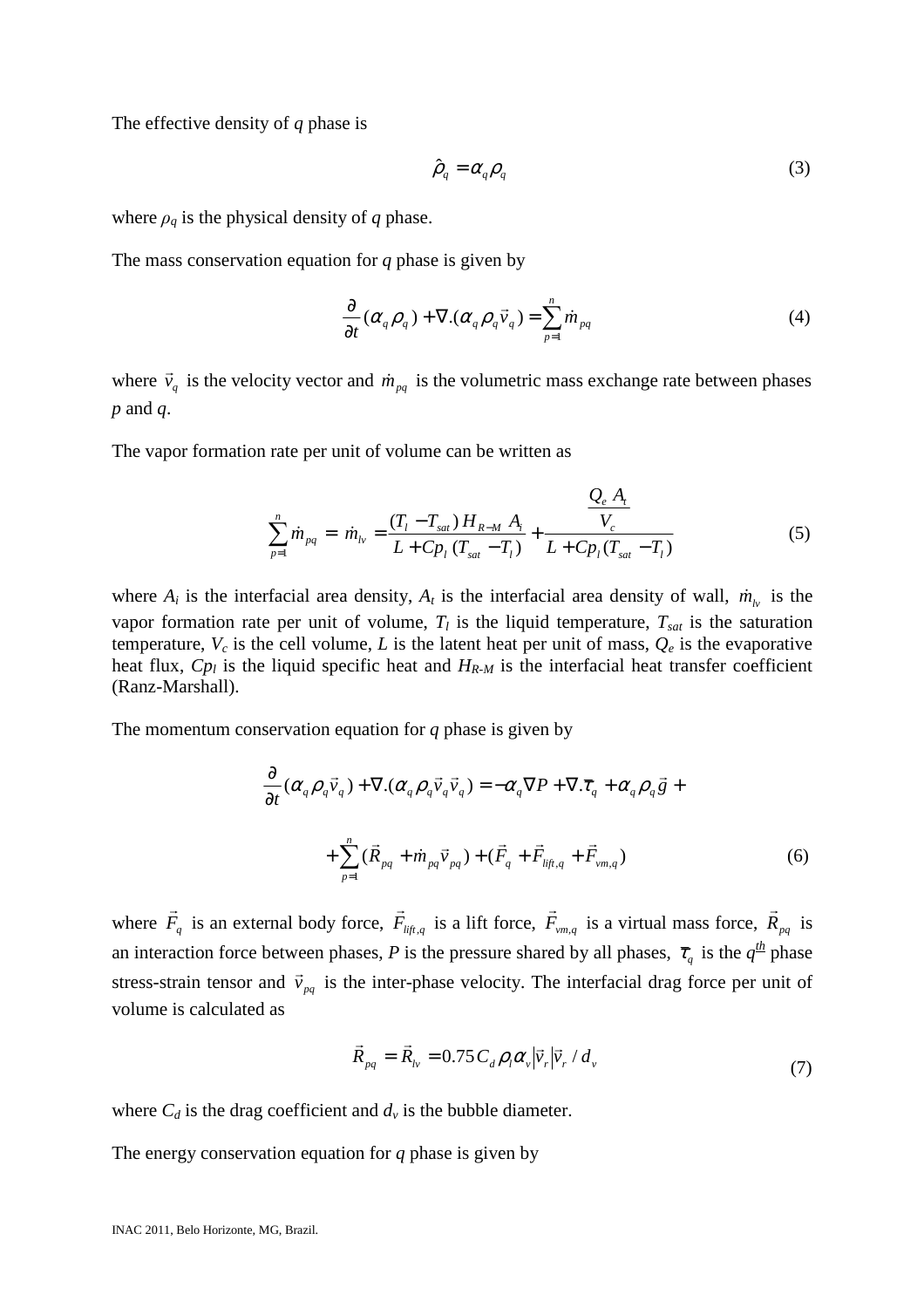$$
\frac{\partial}{\partial t} \left( \alpha_q \rho_q h_q \right) + \nabla \left( \alpha_q \rho_q \vec{v}_q h_q \right) =
$$
\n
$$
= -\alpha_q \frac{\partial p}{\partial t} - \nabla \vec{q}_q + S_q + \sum_{p=1}^n \left( Q_{pq} + \dot{m}_{pq} h_{pq} \right)
$$
\n(8)

where  $h_q$  is the enthalpy,  $\vec{q}_q$  $\vec{q}_a$  is the heat flux vector,  $S_q$  is the source term,  $Q_{pq}$  is the energy exchange term between the different phases, and  $h_{pq}$  is the difference in the formation enthalpies of phases *p* and *q*.

According to the Reference 2, part of the total heat flux from wall to liquid phase is partitioned into three components

$$
q''_w = q''_l + q''_Q + q''_E \tag{9}
$$

which are liquid convective heat flux, quenching heat flux, and evaporative heat flux, respectively. Under subcooled boiling conditions, the wall surface is subdivided into portion  $\varphi$  ( $0 \le \varphi \le 1$ ), covered by nucleating bubbles, and portion ( $1 - \varphi$ ), covered by fluid. Therefore, convective heat flux is expressed as

$$
q''_l = h_{lw} (T_w - T_l^{cell}) (I - \varphi) \tag{10}
$$

where  $h_{lw}$ , the single-phase heat transfer coefficient, is derived from either log law if flow is turbulent or Fourier law if flow is laminar. Liquid phase properties must be used while calculating *hlw* for either turbulent or laminar flow.

Quenching heat flux  $(q''_0)$  represents additional energy transfer related to liquid filling the wall vicinity after the bubble detachment

$$
q''_Q = 2\pi^{-0.5} \varphi \left( f \kappa_l \rho_l C_l \right)^{0.5} \left( T_w - T_l^{cell} \right) \tag{11}
$$

where *f* is the bubble departure frequency,  $\kappa_l$  is the thermal conductivity,  $C_l$  is the specific heat, and  $\rho_l$  is the density.

The evaporative heat flux is given by

$$
q_E'' = \frac{\pi}{6} d_{vw}^3 f n \rho_v L \tag{12}
$$

where  $d_{vw}$  is the bubble departure diameter and *n* is the nucleation site density.

The mixture turbulence model is the default multiphase turbulence model. It represents the first extension of the single-phase  $k - \xi$  model. In this case, using mixture properties and mixture velocities is sufficient to capture important features of the turbulent flow.

It was necessary to implement the various correlations and modify the equations in FLUENT through UDFs. The routines were developed by Troshco [4] and adapted to this case.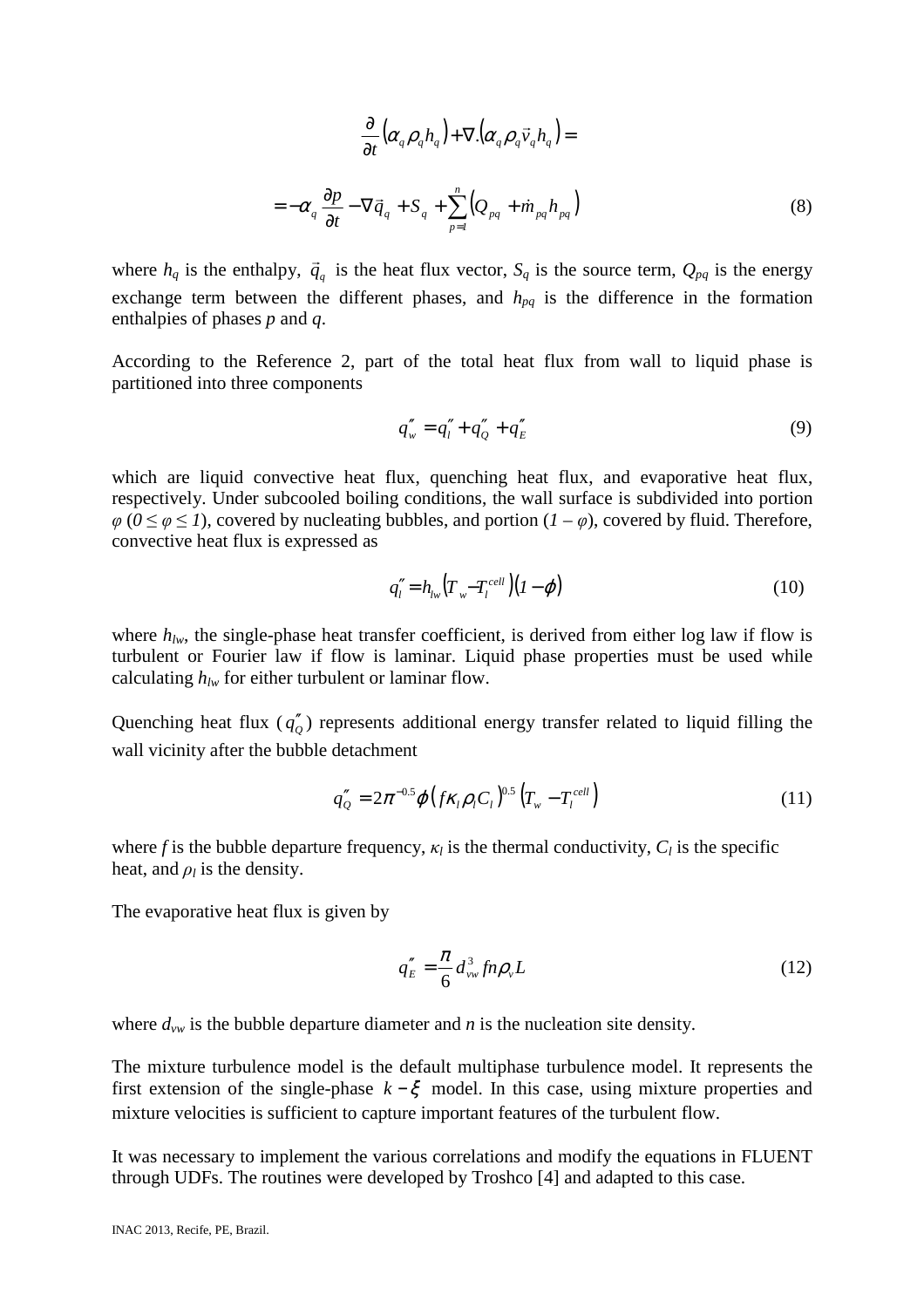As previously mentioned the model for analysis of two-phase flow is the Eulerian multiphase flow. The boundary conditions are as follows: i) at the inlet, Velocity Inlet; ii) at the outlet, Pressure Outlet; iii) at the external wall, Heat Flux; iv) at the interface wall-liquid, the UDFs was used to specify heat flux and heat transfer coefficient; and v) at the centerline axis, Symmetry. The SIMPLE algorithm and the First Order Implicit method were used to solve the problem.

### **3. EXPERIMENTAL APPARATUS AND COMPUTATIONAL MESH**

For the analyzes, experimental data for a heated vertical tube were used [5]. For the heated channel, a tube with an inner diameter of 15.4 mm and length of 2000 mm, fabricated of stainless steel, was used. The fluid used in the experience was water, flowing in upward direction at the test section. As the wall temperature rises above the fluid saturation temperature, vapor bubbles are formed and they migrate away from the wall. Since the bulk flow is subcooled, the bubbles condense near the center of the pipe.

The geometry used for problem formulation was two-dimensional axi-symmetric. The code manual recommends using a quadrilateral computational mesh for Eulerian multiphase model so, after several attempts to find the best computational meshes, the Fig. 1 shows the adopted grid. This mesh consists of 22000 cells.



**Figure 1. The mesh near the inlet used in simulation.**

### **4. RESULTS**

In a previous work [2], the values of void fraction calculated with FLUENT showed good agreement with experimental data both in the significant onset boiling as at the channel end under nucleate boiling. Between these extremes the results were not so good. In addition to the conservation equations, the model is completed with several constitutive equations that depend on parameters valid in certain ranges of use. Initially, the use of other correlations to calculate some parameters, such as diameter of the bubbles, was attempted, but the FLUENT results did not improve satisfactorily. Therefore a sensitivity study is required to better understand this problem. The terms of mass balance equation, condensation and vapor production (Eq. 5), were selected for a first step in this study.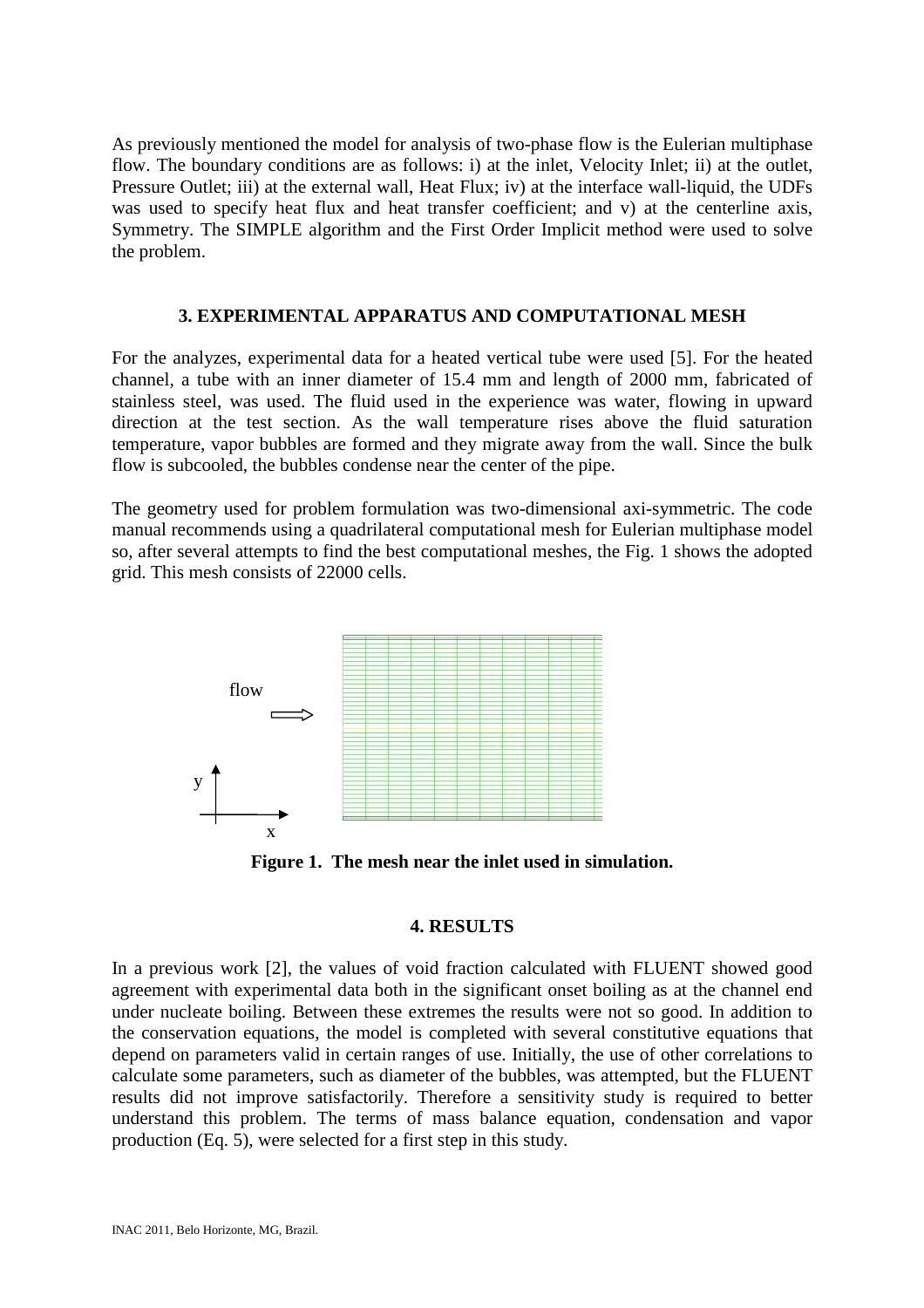The first term on the right hand side of Eq. 5 is the condensation of vapor bubbles in the volume

$$
condensation term = f_c \frac{\left(T_l - T_{sat}\right)H_{R_M} A_i}{L + C p_l \left(T_{sat} - T_l\right)}
$$
\n
$$
(13)
$$

where the  $f_c$  factor was introduced as a correction factor that multiplies the term of the mass balance equation concerning the condensation.

The second term on the right hand side of Eq. 5 is the vapor production in the volume

*Q<sub>e</sub>A<sub>t</sub>*  
\n*vapor production term* = 
$$
f_{vp} \frac{V_c}{L + C p_l (T_{sat} - T_l)}
$$
 (14)

where the  $f_{vp}$  factor was introduced as a correction factor that multiplies the term of the mass balance equation concerning the vapor production.

The input data used for the sample problems are as follows: the velocity mass flow is 900 kg/m<sup>2</sup>s, the heat flux is 0.38 10<sup>6</sup> W/m<sup>2</sup> and the pressure values are 15 bar, 30 bar and 45 bar. The results will be presented in next sections for each pressure.

#### **4.1. Pressure of 15 bar**

Figure 2 shows the graph of the void fraction versus thermodynamic quality along the channel obtained with FLUENT without the application of correction factors. It is observed in the region between the beginning of boiling and the outlet channel that the calculated values are underestimated regarding to the experimental data.



**Figure 2. Void fraction versus thermodynamic quality without correction factors.**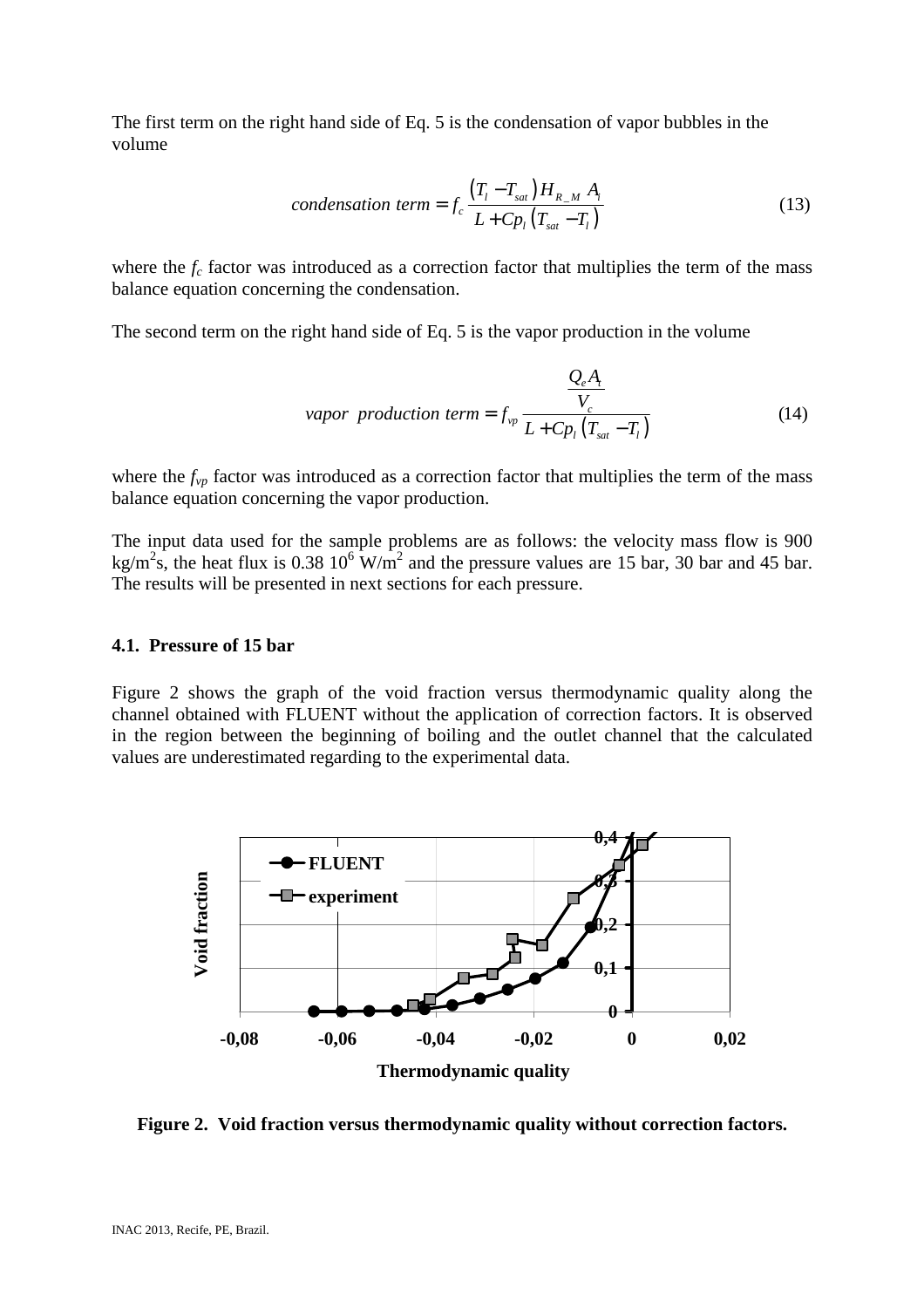Void fraction values should be adjusted upwards because the results are below the expected calculation. Thus, although several tests had been performed with values above and below 1 for the correction factors, only values above 1 for the factor  $f_{vp}$  and below 1 for the factor  $f_c$ will be presented, because only these factors increase the void fraction calculation. Figure 3 present void fraction versus thermodynamic quality along the channel with  $f_c$ =1.0 and  $f_{vp}$ =1.2. With a 20% increase in steam production, improvement in results was almost negligible.



**Thermodynamic quality**

**Figure 3. Void fraction versus thermodynamic quality**  $(f_c=1.0 \text{ and } f_{vp}=1.2)$ **.** 

Figures 4 to 6 show the graphs of the void fraction versus thermodynamic quality for the different correction factors applied. In Fig. 4,  $f_c$ =0.8 and  $f_{vp}$ =1.0; in Fig. 5,  $f_c$ =0.6 and  $f_{vp}$ =1.0; and in Fig. 6,  $f_c$ =0.8 and  $f_{vp}$ =1.2.



#### **Thermodynamic quality**

**Figure 4.** Void fraction versus thermodynamic quality for 15 bar  $(f_c=0.8 \text{ and } f_{vp}=1.0)$ .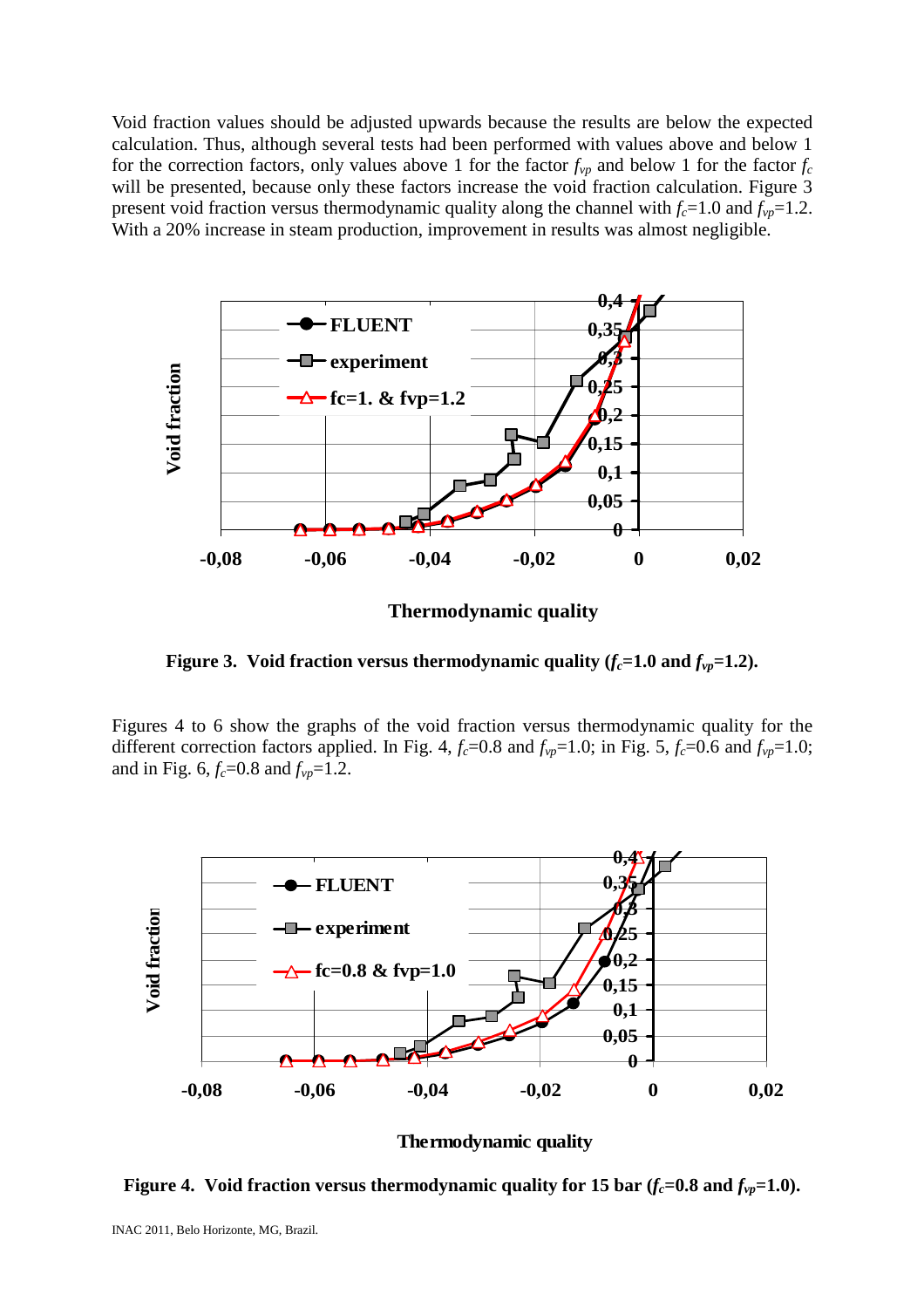

**Figure 5.** Void fraction versus thermodynamic quality for 15 bar  $(f_c=0.6 \text{ and } f_{vp}=1.0)$ .



**Figure 6.** Void fraction versus thermodynamic quality for 15 bar  $(f_c=0.8 \text{ and } f_{vp}=1.2)$ .

In Fig. 4, with  $f_c$ =0.8, the results showed a significant improvement in comparison with the experimental data. In Fig. 5, with  $f_c$ =0.6 in the region of sub-cooled boiling, the results were closer to the experimental data, but in the nucleate boiling region, the results were worse. In Fig. 6, with  $f_c$ =0.8 and  $f_{vp}$ =1.2, the previous conclusion was observed.

## **4.2. Pressure of 30 bar**

In pressure of 30 bar, Figs. 7 to 9 show the graphs of the void fraction versus thermodynamic quality for the different correction factors applied. In Fig. 7,  $f_c$ =1.0 and  $f_{vp}$ =1.2; in Fig. 8, *f*<sub>*c*</sub>=0.8 and *f*<sub>*vp*</sub>=1.0; and in Fig. 9, *f*<sub>*c*</sub>=0.8 and *f*<sub>*vp*</sub>=1.2.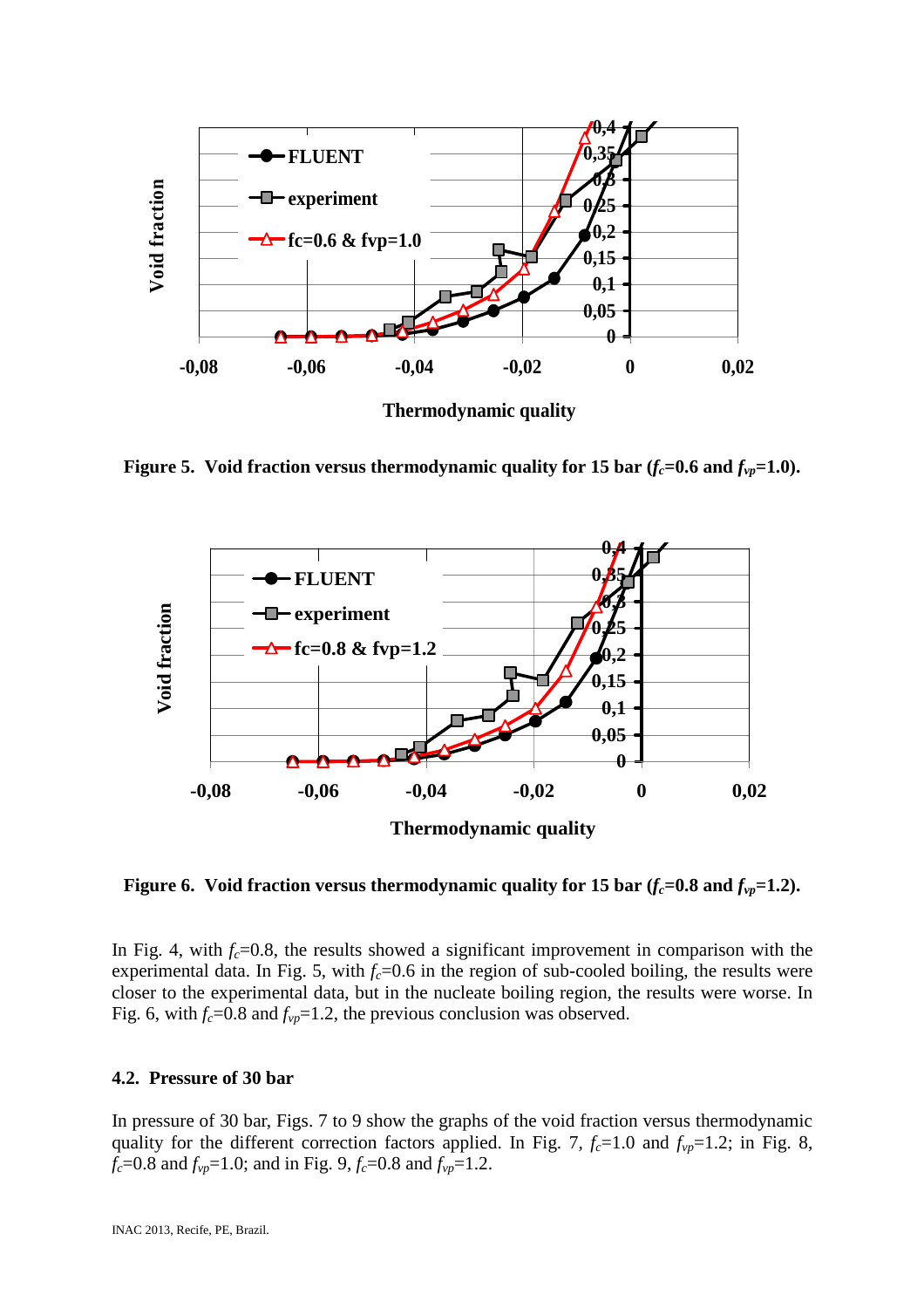

**Figure 7. Void fraction versus thermodynamic quality for 30 bar (***fc***=1.0 and** *fvp***=1.2).**



**Thermodynamic quality**

**Figure 8. Void fraction versus thermodynamic quality for 30 bar (***fc***=0.8 and** *fvp***=1.0).**



**Figure 9.** Void fraction versus thermodynamic quality for 30 bar  $(f_c=0.8 \text{ and } f_{vp}=1.2)$ .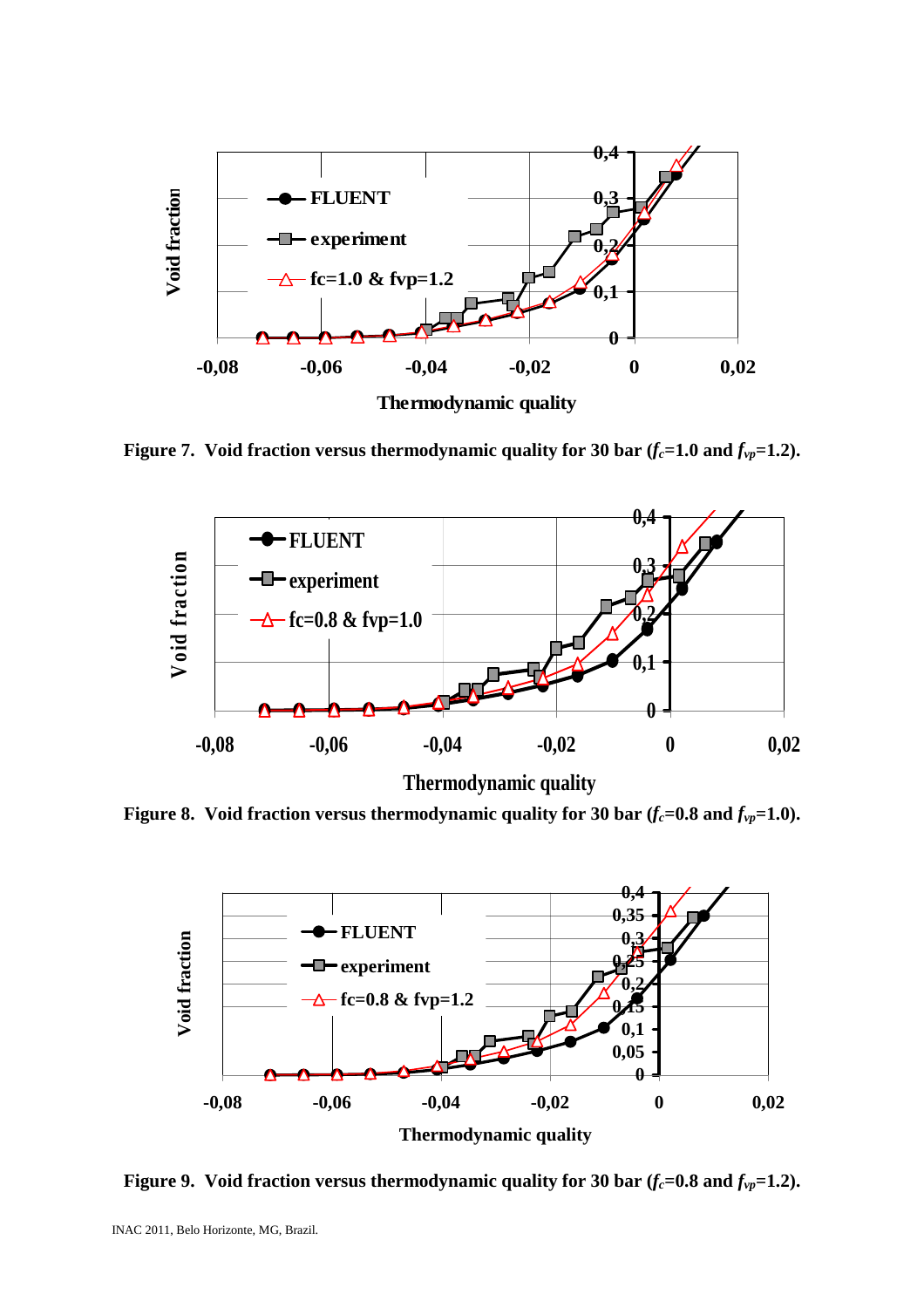The tendency of the void fraction calculations at a pressure of 30 bar showed similar results to the pressure of 15 bar, but in this case, the influence of the correction factors was greater.

#### **4.3. Pressure of 45 bar**

Similarly to the previous case, in pressure of 45 bar, Figs. 10 to 12 show the graphs of the void fraction versus thermodynamic quality for the different correction factors. In Fig. 10, *f*<sub>c</sub>=1.0 and *f*<sub>*vp*</sub>=1.2; in Fig. 11, *f*<sub>c</sub>=0.8 and *f*<sub>*vp*</sub>=1.0; and in Fig. 12, *f*<sub>c</sub>=0.8 and *f*<sub>*vp*</sub>=1.2.



**Figure 10. Void fraction versus thermodynamic quality for 45 bar**  $(f_c=1.0 \text{ and } f_{vp}=1.2)$ **.** 



**Figure 11. Void fraction versus thermodynamic quality for 45 bar**  $(f_c=0.8 \text{ and } f_{vp}=1.0)$ **.**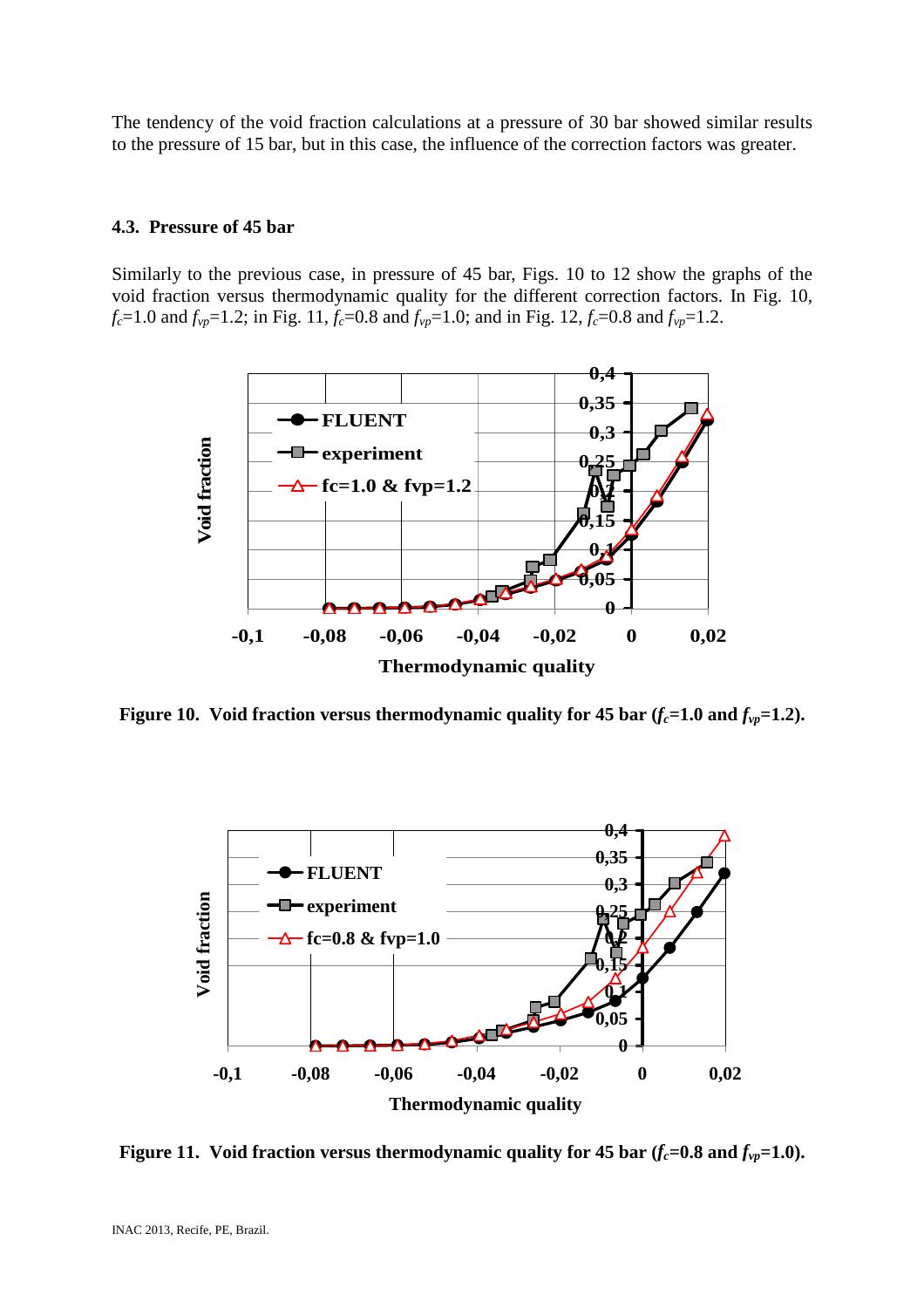

**Figure 12. Void fraction versus thermodynamic quality for 45 bar**  $(f_c=0.8 \text{ and } f_{\nu} = 1.2)$ **.** 

It was clear that with increasing pressure, the influence of the correction factors is more noticeable. Although the modification of both factors simultaneously,  $f_c$  and  $f_{vp}$ , has approximate more the results of the experimental data, the tendency is that the void fraction calculation move away from the experience in the nucleate boiling region.

### **5. CONCLUSIONS**

In an attempt to improve the results of the void fraction calculation by FLUENT, a sensitivity analysis of the mass balance equation terms, vapor production and condensation, was proposed.

For all three evaluated pressures (15 bar, 30 bar and 45 bar) the obtained results presented the same trends. The influence of the factor related to the vapor production,  $f_{vp}$ , was small, but the factor applied to the condensation term, *fc*, was efficient. When both factors were applied at the same time the results were better in subcooled boiling region, but the results began to pull away of the experimental data in nucleate boiling region.

The condensation term showed the greatest influence on the fit of the void fraction calculations to the experimental data. This term is a function of the coefficient of heat transfer between the phases, *HR-M*, and interfacial area density, *Ai*. These parameters are obtained from empirical correlations and they will be the subject of future research, in order to improve the results.